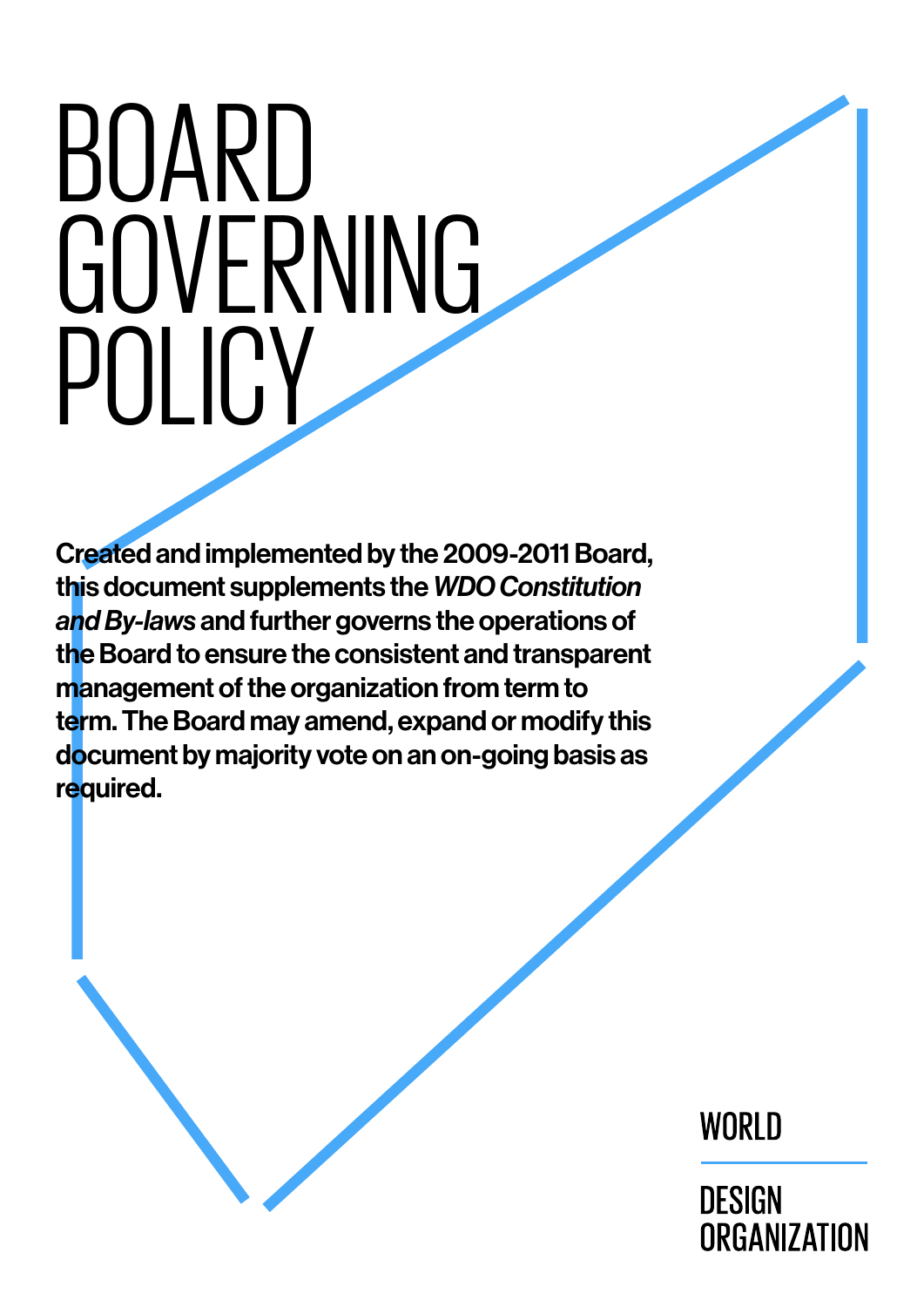# CONTENTS

This document was created and implemented by the 2009-2011 Board to supplement the World Design Organization<sup>™</sup> (WDO) Constitution and By-laws. The purpose of this document is to further govern the operations of the Board to ensure the consistent and transparent management of the organization from term to term. The Board may amend, expand or modify this document by majority vote on an on-going basis as required.

#### **Table of Contents**

|                                                                            | 3               |
|----------------------------------------------------------------------------|-----------------|
|                                                                            | 3               |
|                                                                            | 3               |
|                                                                            | 3               |
|                                                                            | 3               |
|                                                                            | 3               |
|                                                                            | 3               |
|                                                                            | 4               |
|                                                                            | 4               |
|                                                                            | 4               |
|                                                                            | 4               |
|                                                                            | 5               |
|                                                                            | 5               |
|                                                                            | 5               |
|                                                                            | 5               |
|                                                                            | 6               |
|                                                                            | 6               |
|                                                                            | 6               |
|                                                                            | 6               |
|                                                                            | 7               |
|                                                                            | 7               |
|                                                                            | 7               |
|                                                                            | 7               |
|                                                                            | 7               |
|                                                                            | 8               |
|                                                                            | 8               |
|                                                                            | 8               |
|                                                                            | 8               |
|                                                                            | 8               |
|                                                                            | 8               |
|                                                                            | 8               |
| 3.4 Resignation of the President, the President-elect and/or Board members | 9               |
|                                                                            | 9               |
|                                                                            | 9               |
|                                                                            | 9               |
|                                                                            | 9               |
|                                                                            | 9               |
|                                                                            | 10              |
|                                                                            | 10              |
|                                                                            | 10              |
|                                                                            | 10              |
|                                                                            | 10              |
|                                                                            | 11              |
|                                                                            | 11              |
|                                                                            | 11              |
|                                                                            | 11              |
|                                                                            | 11              |
|                                                                            | 12              |
|                                                                            | 12              |
|                                                                            | 12              |
|                                                                            | 12              |
|                                                                            | 12 <sup>2</sup> |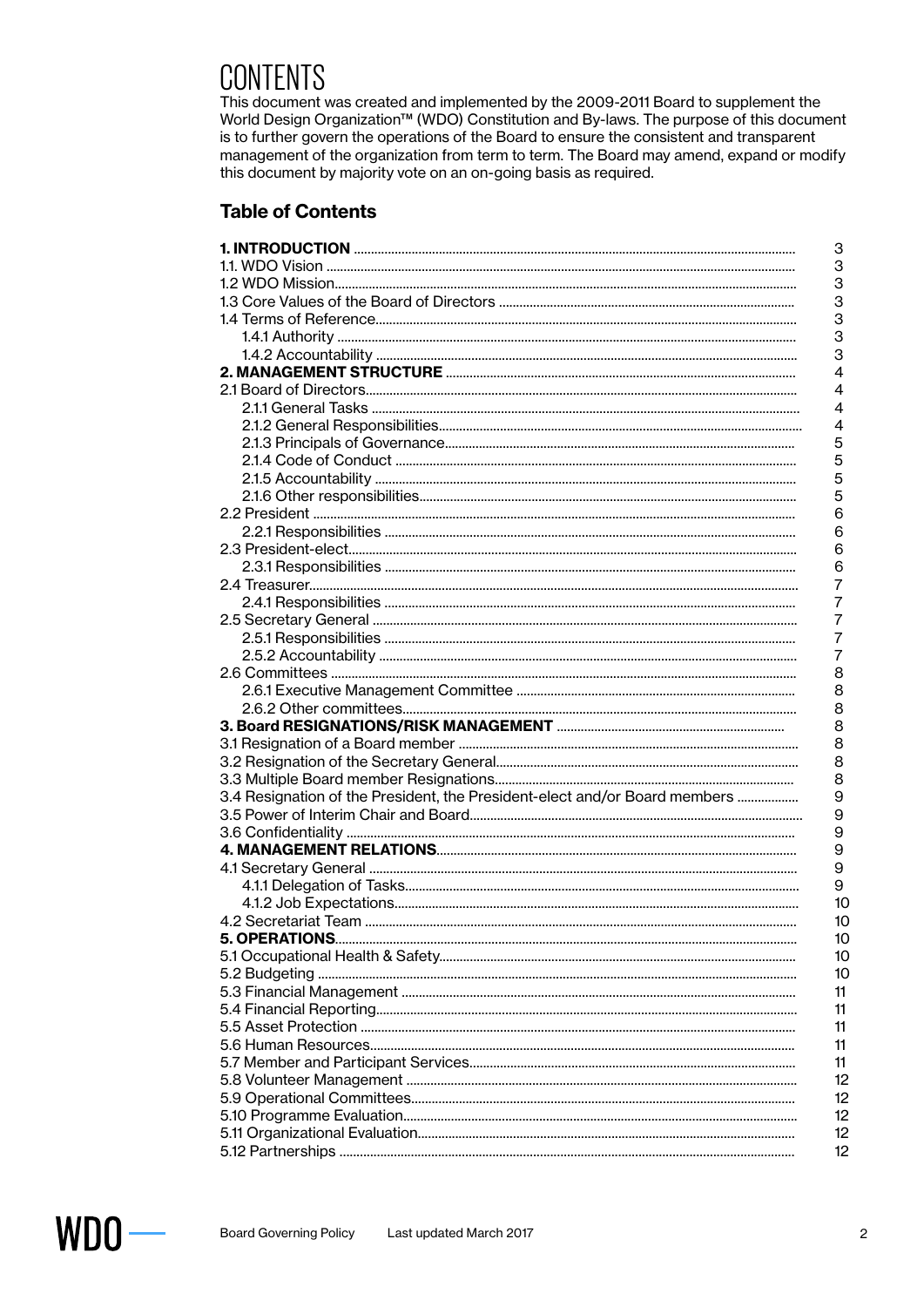# 1. INTRODUCTION

# **1.1 WDO Vision**

WDO strives to create a world where design enhances our economic, social, cultural, and environmental quality of life.

# **1.2 WDO Mission**

As the international voice for industrial design, we advocate, promote, and share knowledge of industrial design driven innovation that has the power to create a better world. We do this by engaging our community in collaborative efforts and by carrying out our international programming—World Design Capital®, World Design Talks, World Design Impact Prize, World Industrial Design Day, and Interdesign.

# **1.3 Core Values of the Board of Directors**

The Board is guided by the following core values, which influence both individual and collective conduct:

- We conduct ourselves ethically and with integrity
- We show respect for others in our words and actions
- We act in the spirit of a global community and cooperation
- We respect the diversity of human beings in their social, ethnic, and cultural differences
- We respect the natural environment

We strive to have our actions reflect and be accountable to these values.

# **1.4 Terms of Reference**

#### **1.4.1 Authority**

- a) The authority of the Board is outlined in the WDO Constitution and By-laws.
- b) Individual Board members have no authority to act independently or to act as spokespersons for the organization unless specifically authorized by the Board. When Board members, or appointed representatives, act as official representatives for the organization, they must uphold its vision, mission and core values.

#### **1.4.2 Accountability**

- a) The Board members are collectively responsible for the organization's performance in respect to the vision, mission and the stewardship of membership, financial resources and legal obligations.
- b) The organization's stakeholders include members, sponsors and partners, and the world design community.

# 2. MANAGEMENT STRUCTURE

# **2.1 Board of Directors**

The Board is responsible for the effective governance of the organization, including the pursuit of its vision and mission, and adherence to its core values. The Board sets a clear direction for the organization and achieves the best possible results with the resources available.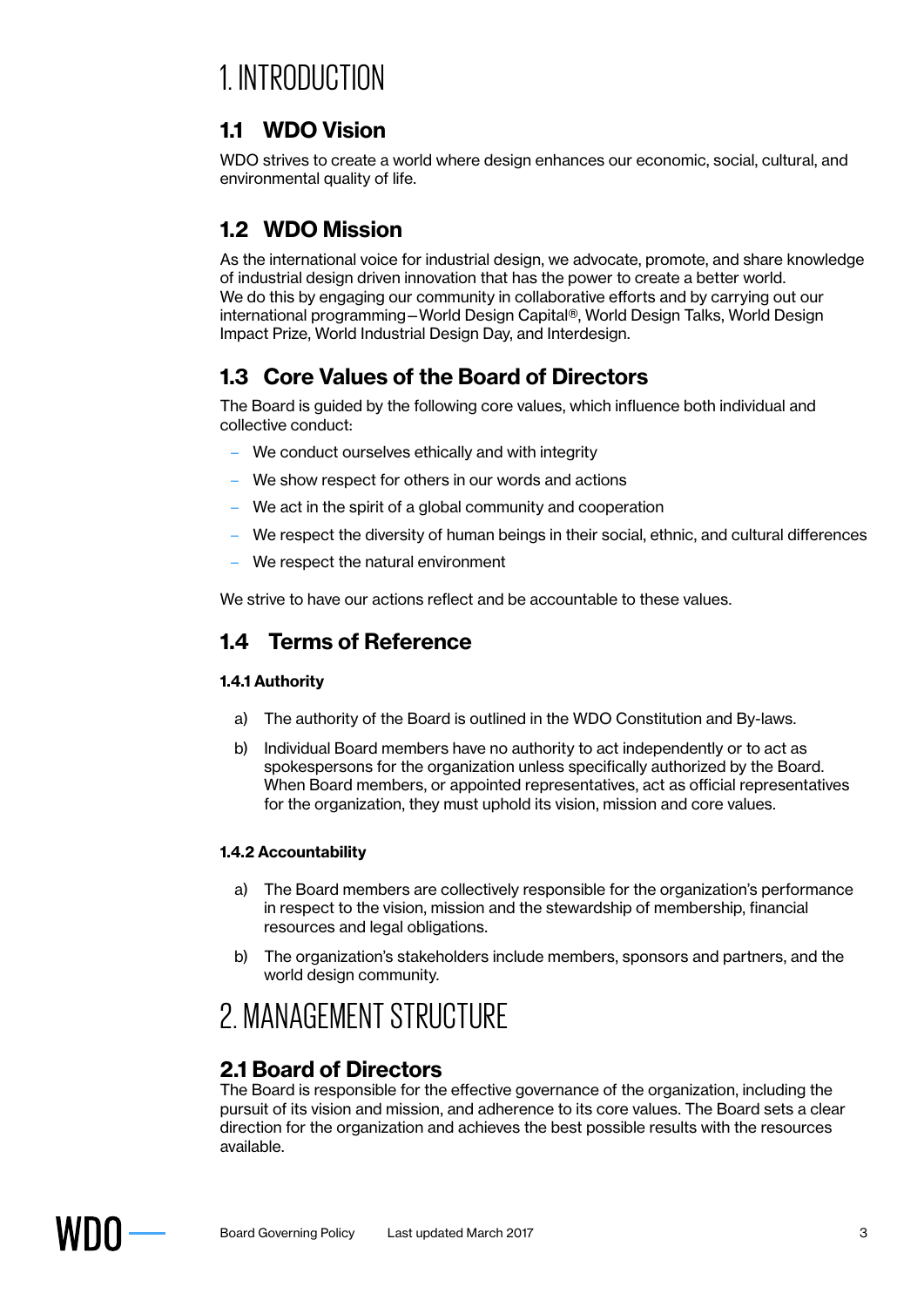#### **2.1.1 General tasks**

- a) Each Board member is expected to do the following:
	- i. Provide leadership and direction to the strategic planning process for the term
	- ii. Ensure that the organization communicates regularly and transparently with its stakeholders
	- iii. Review, clarify and amend the vision and mission of the organization as required
	- iv. Develop, amend and approve by-laws and governing policies outlining key financial and Board practices
	- v. Participate in recruitment and termination of the Secretary General position by approving or rejecting the recommendations of the President and the Executive Committee
	- vi. Keep informed about issues relevant to the organization, including financial management, governance and programming
	- vii. Participate in the recruitment of new Board members and committee members
	- viii. Develop and approve the biennial strategic plan and annual budget
	- ix. Contribute to the achievement of agreed strategic goals, including regional development, membership development and partnership development and secure community support
	- x. Provide continuity for managing and implementing WDO's work
	- xi. Set the rate of progress in order to accomplish the mission and vision
	- xii. Provide authority to the Executive Committee to support the Secretary General on all critical management and financial issues
	- xiii. Follow constitutional guidelines for the General Assembly and propose updates and improvements
	- xiv. Be familiar with the President's role and leadership
	- xv. Approve Executive Management Committee recommendations and signing authority
- b) Neither the President, President-elect, Treasurer, nor any other Board member shall receive financial compensation for their participation in the Board or in official organization-led projects.

#### **2.1.2 General Responsibilities**

- Exercise vigilance and prudence
- Act in good faith in accordance with the core values
- Avoid all potential conflicts of interest and perception thereof
- Act always in an ethical and transparent manner
- Always be accountable to the vision and mission of the organization

Furthermore, Board members are expected to:

- Arrive prepared for meetings by reviewing all briefing materials
- Be familiar with the constitution, by-laws, policies and procedures, strategic plan, initiatives and history of the organization
- Attend all meetings, participating in all teleconferences and reviewing and responding to all official emails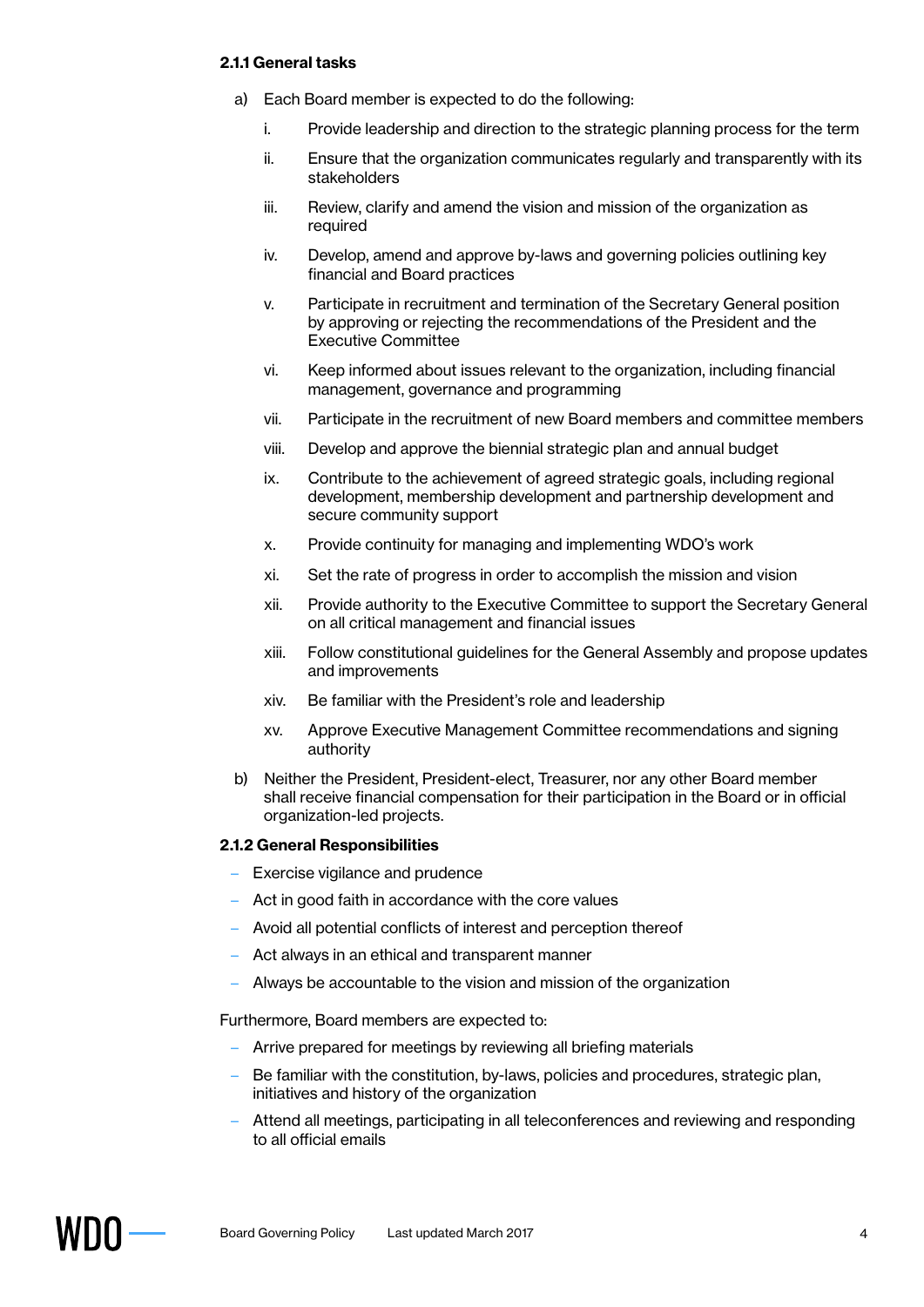- Support Board decisions once they have been voted on and keep Board discussions confidential
- Consult the Secretariat team prior to accepting invitations on behalf of WDO to attend events
- Decline consulting services to WDO projects and bids from external parties to WDO as it is a conflict of interest
- Act in the best interest of the organization

#### **2.1.3 Principals of Governance**

- a) Ability to articulate and communicate the vision and mission of WDO.
- b) Focus on the term's strategic plan and direction.
- c) Focus on WDO rather than issues of interest to Board members.
- d) Be powerful in working together speaking with one voice.
- e) Direct WDO's work by approving policy and monitoring its impact.
- f) Practice self-governance as a Board and declare conflict of interest prior to discussing agenda items.

#### **2.1.4 Code of Conduct**

- a) Board members are committed to ethical, cooperative, and lawful conduct, including proper use of authority when acting as Board members.
- b) Board members will disclose any external Board membership or leadership positions and projects and consulting assignments with other organizations and councils annually. If a Board member has an unavoidable conflict of interest with an issue before the Board, that member shall declare the conflict of interest and absent him or herself without comment from not only the vote but also from the deliberation of that issue.
- c) Board members are expected to take reasonable steps to avoid conflict of interest with respect to their Board responsibility.
- d) Board members shall not use their positions to obtain employment within the organization for themselves, family members or associates. Should a Board member desire employment within the organization, he or she must first resign from the Board.
- e) Board members will respect all matters of the Board in a sensitive manner. The Board may further designate specific issues as confidential.

#### **2.1.5 Accountability**

The Board is responsible for both informing and listening to its stakeholders.

There are many options available through which the Board can exercise this responsibility, such as:

- projects and initiatives
- website content and development
- consultation meetings
- membership surveys
- special reports to members
- general assembly agenda
- Board's term report
- financial audit or review engagement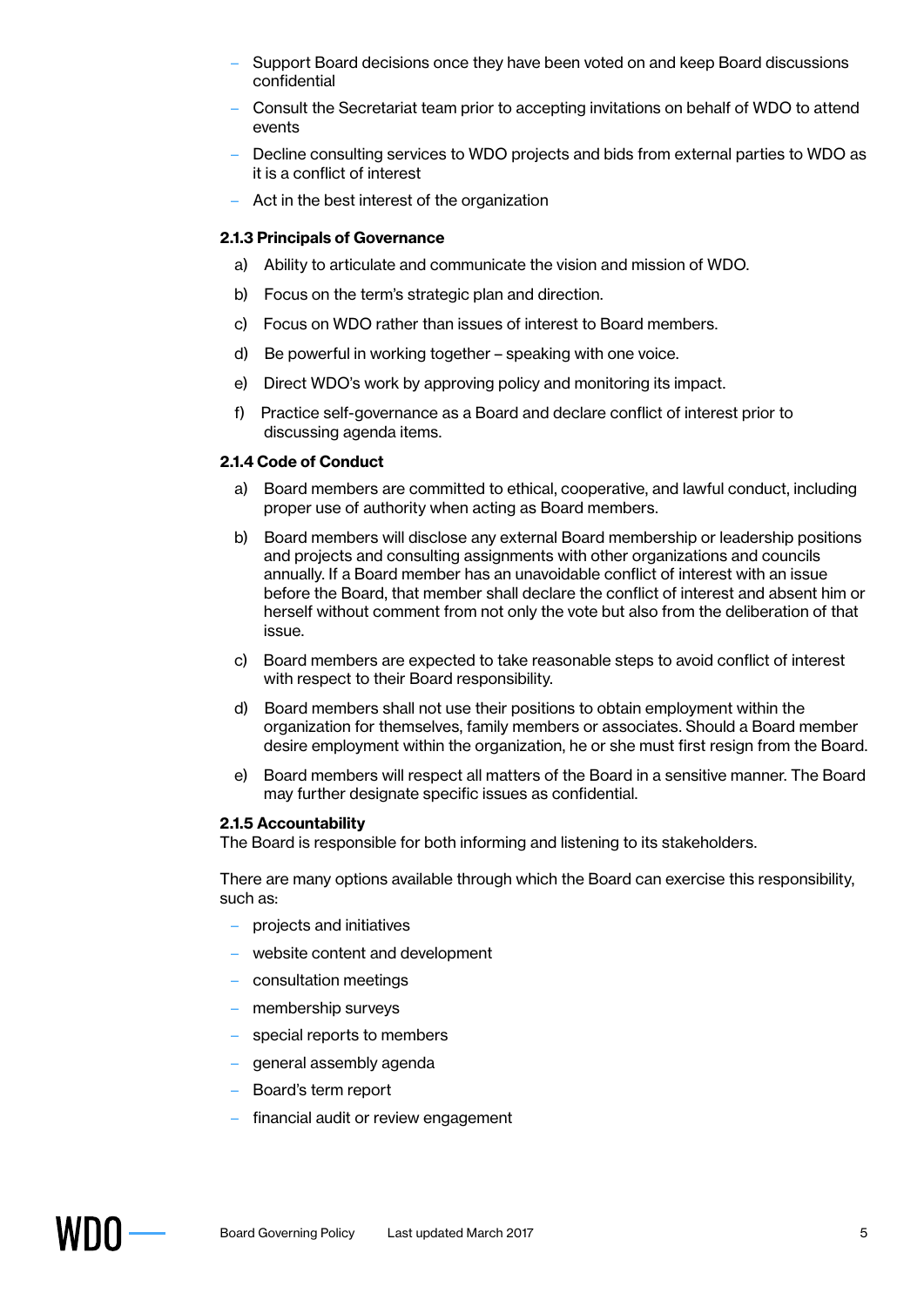#### **2.1.6 Other responsibilities**

#### 2.1.6.1 Annual agenda planning

The Board is committed to responsible planning. The Board will endeavour to create and adhere to an annual agenda planning process. The Board's annual agenda will include key events such as the business plan review and quarterly strategic reports. The Board will collaborate closely with the Secretary General in implementing the plan.

2.1.6.2 Succession planning

- a) In order to ensure change in Board membership is not disruptive to the governance of the organization, the Board will plan for an orderly and timely succession of membership for retiring Board members.
- b) The Board will develop a Board nominations procedure that includes, but is not limited to:
	- i. Assessing which Board members are retiring in any given term at least six months prior to the organization's general assembly
	- ii. Developing Board recruitment criteria, including number of members sought, knowledge base and skill set required
	- iii. Ensuring Board nominees are provided with information regarding the Board and organization prior to the general assembly

#### 2.1.6.3 Self-evaluation

The Board shall periodically review its own progress on work plan objectives and its effectiveness. It shall conduct a formal assessment of its own performance and the performance of the services of the Secretary General and shall take any steps for improvement in its governance practices suggested by such review.

#### **2.2 President**

The President aims to ensure the Board maintains the integrity of the Board's process.

#### **2.2.1 Responsibilities**

- a) Provide visionary leadership by developing a clearly defined short-term (twoyear) strategy containing aims, objectives, proposed projects and a framework in collaboration with the Board on behalf of the organization, which can be evaluated at the end of a term at a general assembly.
- b) Be informed and oversee the activities of the Secretary General, Board committees without prejudice or interference in the smooth running of the Secretariat's operations.
- c) Be informed about all WDO activities and steer policy according to the agreed shortterm strategy, constitutional requirements and general assembly directives.
- d) Direct the Board to behave consistently within its own rules and those legitimately imposed upon it from outside the organization.
- e) Chair Board meetings, with all the commonly accepted authority of that position.
- f) Represent the Board to outside parties in announcing Board-stated positions.
- g) Accept executive responsibility for all and any actions, projects and initiatives initiated or engaged by WDO, and act as the official spokesperson on behalf of its membership.
- h) Officiate any official contractual agreement that WDO wishes to engage in on behalf of its membership, after thorough review in collaboration with the Treasurer, President-elect and the Secretary General.
- i) Submit a report on activities for publication in the report to the general assembly.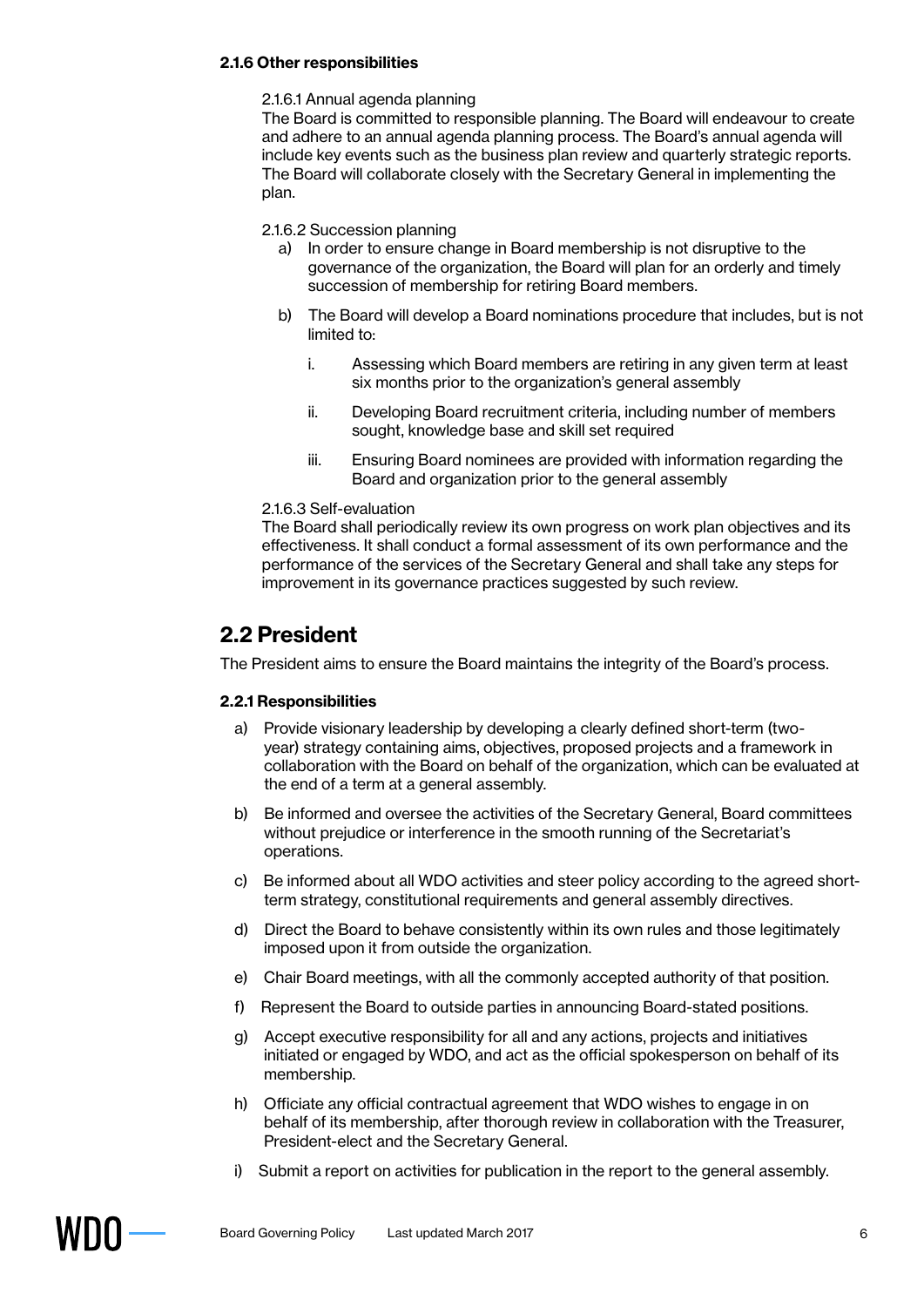# **2.3 President-Elect**

In addition to assuming the duties of the President during his or her absence, the Presidentelect shall perform other duties prescribed from time to time by the Board, coincident to the office.

#### **2.3.1 Responsibilities**

- a) Serve as a member of the Executive Committee.
- b) Support the strategic priorities for the term.
- c) Submit a report on activities for publication in the report to the general assembly.
- d) Represent the President when he or she is not available.

## **2.4 Treasurer**

The Treasurer provides guidance to the Secretary General on financial management.

#### **2.4.1 Responsibilities**

- a) Financial policies oversee the development of financial policies and procedures and their review by the Board.
- b) Funds and investments ensure that funds are retained in safe accounts/ investments.
- c) Financial transactions verify that restricted funds, partnerships and grants are handled appropriately.
- d) Financial records ensure that complete and accurate records are kept of all of the organization's financial matters in accordance with generally accepted accounting practices.
- e) Budgeting assist the Secretary General in the preparation of the annual budget and its presentation to the Board for review; monitor results and alert the Board to any important issues; discuss with the Secretary General and the external auditor any potential problems or deficiencies.
- f) Reports oversee the development of quarterly financial statements and present these to the Board in collaboration with the Secretary General; ensure that an independent review engagement of the organization's finances takes place and assist with the development and presentation of the annual report to the Board and the general assembly; inform the Board of important financial events, trends, issues.
- g) Remittances and filings ensure that government tax filings and remittances are submitted on a timely basis

# **2.5 Secretary General**

The Board provides authority for management of the strategic direction to the Secretary General, who shall administer the affairs or otherwise serve the organization in accordance with the directives of the Board.

#### **2.5.1 Responsibilities**

- a) The Secretary General is a non-voting participant in the Board who possesses the expertise required to manage an international non-profit organization, develops policies and procedures, and supports the direction of the organization.
- b) The Secretary General shall ensure that all legally required administrative functions are performed for the Board and that records are kept of all proceedings and transactions. The Secretary General is the custodian of the corporate seal, by-laws and of all official books, papers, records, documents and correspondence of the Board.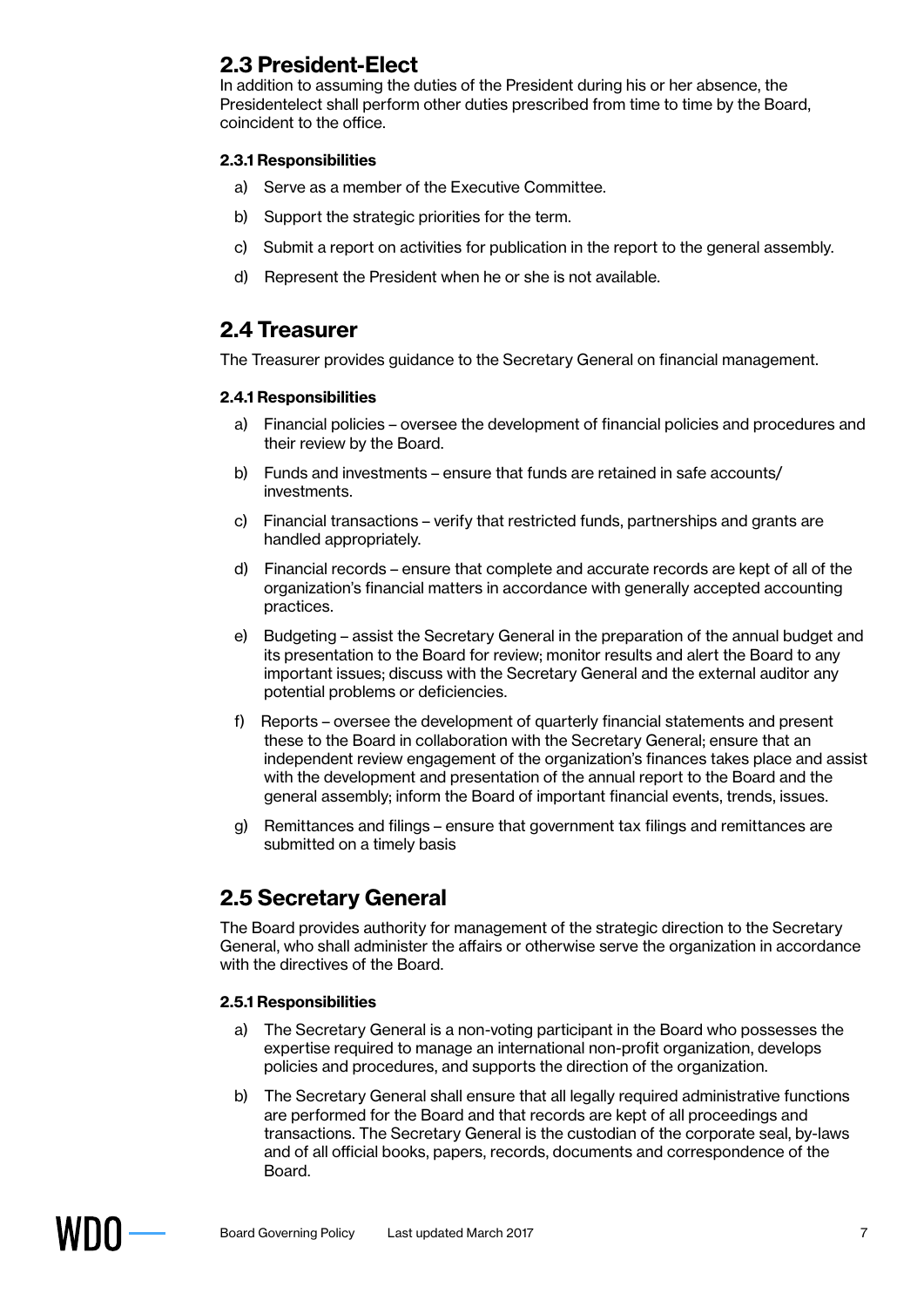- c) The Secretary General manages the operations and engages additional professionals to achieve objectives established by the Board.
- d) The Secretary General is the chief representative on all operations matters including contract compliance, legal and financial matters.

#### **2.5.2 Accountability**

- a) The Secretary General is empowered by the Board with the authority to manage the achievement of its objectives. The Secretary General works closely with the Board and primarily reports to the Board through the President.
- b) The Secretary General shall submit operations reports to the Board prepared in collaboration with the Secretariat team.
- c) The Secretary General shall take all reasonable steps to ensure the President and Board are advised of relevant trends, anticipated media coverage, significant external and internal changes, which may impact upon the Board's planning or reputation of the organization.

# **2.6 Committees**

#### **2.6.1 Executive Management Committee**

- a) The President, President-elect, Treasurer and the Secretary General form the Executive Committee, which monitors and supports all management issues.
- b) This committee oversees the financial management of the organization, including the annual audit or review engagement.
- c) This committee oversees the development and revisions of an WDO Intellectual Property Policy.
- d) The three Board members on this committee also manage the recruitment, renewal, evaluation, succession planning and termination of the Secretary General position.

#### **2.6.2 Other committees**

- a) Committees may be used for monitoring or auditing the performance of the Board and the organization. Board members may volunteer for committee tasks in their area of expertise.
- b) There shall be a minimum of one Board member on all other committees accountable to the Board.

# 3. BOARD RESIGNATIONS/RISK MANAGEMENT

The resignation of a Board member or multiple Board members for personal or professional reasons diverts management and Board members' attention away from WDO's mission and objectives. It is therefore necessary that the following resignation protocols are implemented to protect and safeguard WDO and its organization. All resignations will be announced to the Board and subsequently to the general assembly as an agenda item. It is the Secretary General's responsibility in every case to accurately record the reason for resignations in the Board minutes and support the Board to continue its work.

# **3.1 Resignation of a Board member**

- a) A resigning Board member is to contact the President, the President-elect and the Secretary General upon his or her decision to resign. The Board member is required to provide their resignation in writing.
- b) The President, President-elect and the Secretary General are to be available to meet with the Board member and accept his or her letter of resignation. The announcement of the Board member's resignation will not be disclosed until the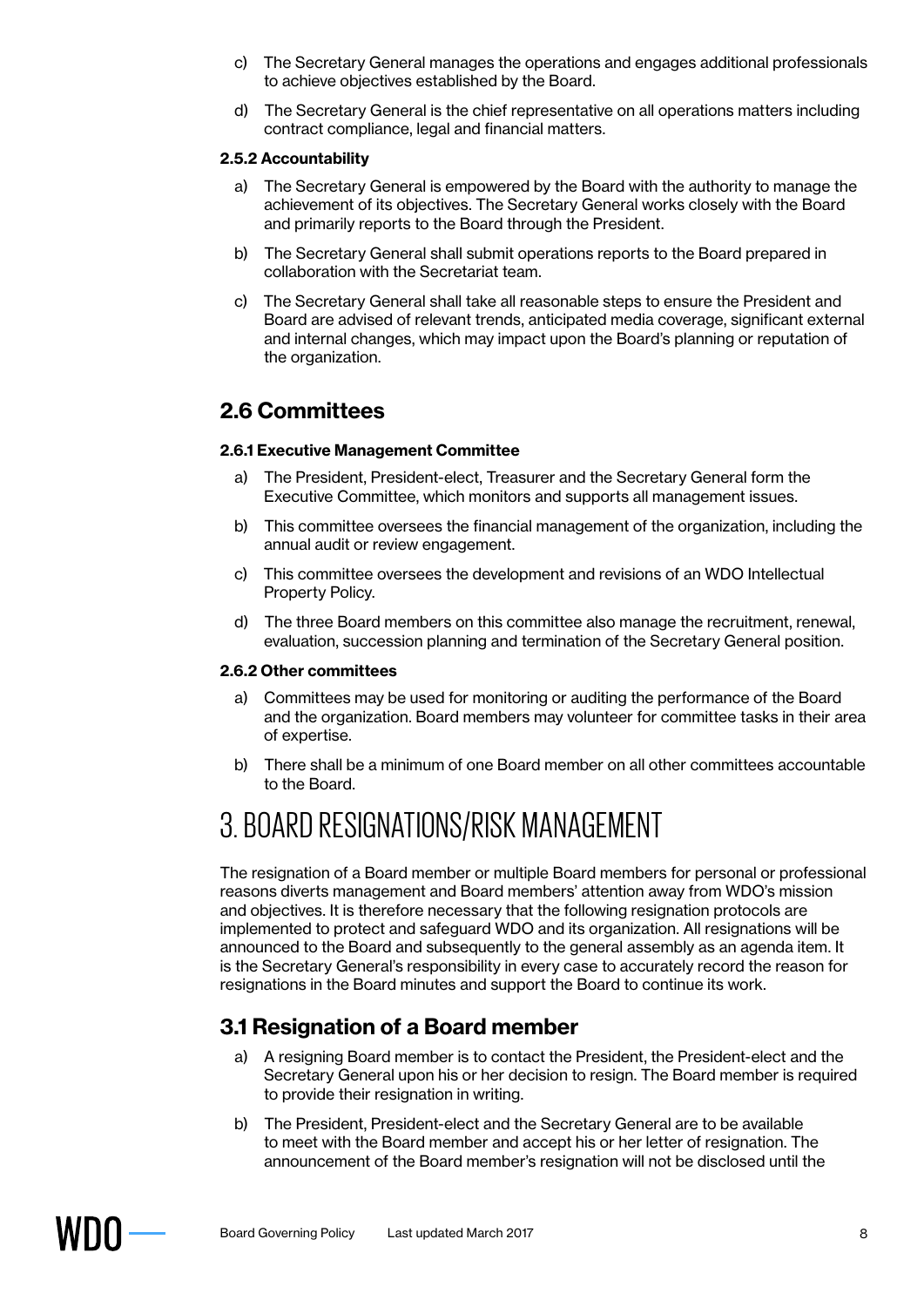President, President-elect and the Secretary General have had a discussion with the Board member and understand the reasons for the resignation.

# **3.2 Resignation of the Secretary General**

A resigning Secretary General is to be in contact with the President and the Presidentelect upon his or her decision to resign. The detailed resignation protocol for the Secretary General is outlined in his or her WDO contract.

# **3.3 Multiple Board members' resignations**

If at any time the majority of the Board resigns prior to a general assembly, the Secretary General is required to work with the remaining Board members to manage the situation according to the constitution and by-laws while maintaining WDO's profile. If the resignations are due to a breakdown of confidence among the Board members, which has proved impossible to resolve, the Secretary General will consult the convenor of the senate; a senator will be appointed as the interim Chair by the active senators by a simple majority vote. The interim Chair of the Board will advise the Secretary General and guide the process to an election.

# **3.4 Resignation of the President, the President-elect and Board members**

- a) If the President resigns prior to the end of the term, the President-elect will assume the position of President for the remainder of the term and continue as President the following term. If the President and the President-elect resign, the remaining Board members will elect a President by simple majority from the present Board. The President for the following term will be elected at the general assembly.
- b) If the President and the President-elect resign with a majority of Board members, the Secretary General is required to work with the remaining Board members to manage the situation according to the constitution and by-laws while maintaining WDO's profile.

A senator will be appointed as the interim Chair by a simple majority vote by the remaining Board members. The remaining Board members will govern the organization with the vacant Board positions remaining vacant. If quorum is not met, voting will not proceed.

The interim Chair will then advise the Secretary General and guide the process to an election

# **3.5 Power of interim chair and Board**

- a) The interim Chair and the remaining Board members, without an elected majority, will not have the authority to make decisions on any financial matters including making changes to the approved annual budget.
- b) The financial matters at hand will be brought forward to the Board meeting following the general assembly when a full Board is reinstated.

# **3.6 Confidentiality**

Resignations must be managed in consultation with the President, President-elect and the Secretary General in a confidential manner prior to being disseminated to the membership via the official Board meeting minutes. The Secretary General is required to be accessible to the Board member(s) when they are considering resigning. The Secretary General is required to respect the privacy of the Board member(s) who asks for advice. Any disclosure should not be relayed in any manner that would undermine the members or organizations concerned.

WHII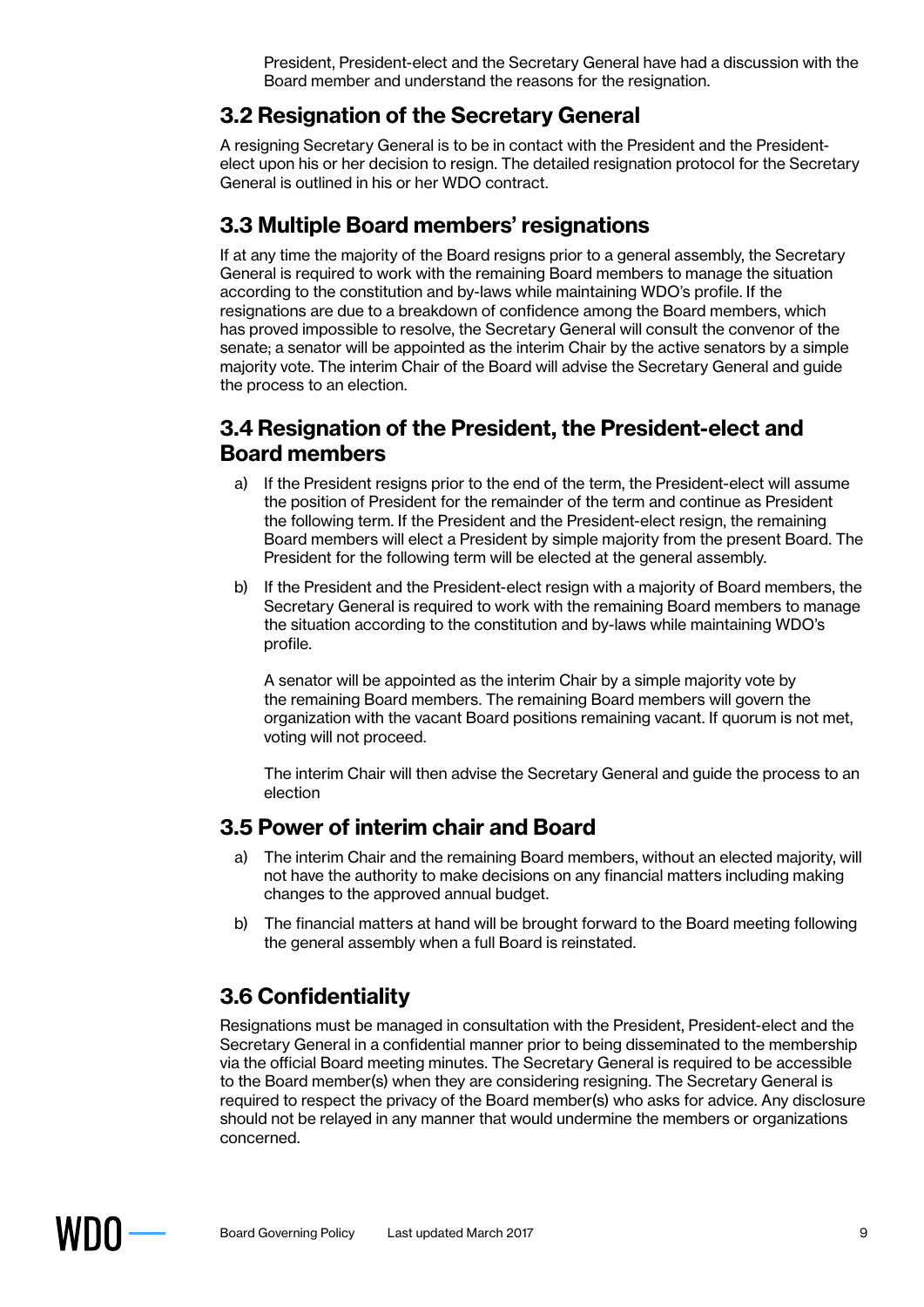# **4.1 Secretary General**

#### **4.1.1 Delegation of tasks**

- a) The Board's sole official connection to the operations of the organization will be through the Secretary General.
- b) Only decisions of the Board acting as a body are binding on the operations.
- c) Directions from individual Board members, officers or committees are binding on the Secretary General exclusively in instances when the Board has specifically authorized such exercise of authority.
- d) In the case of Board members or committees requesting information or assistance without Board authorisation, the Secretary General can refuse such requests that require, in the Secretary General's opinion, a material amount of time or funds, or are disruptive.
- e) The Secretary General can appoint Secretariat team members to participate on a Board committee.

#### **4.1.2 Job Expectations**

The Secretary General is accountable for:

- a) Accomplishment of organizational mission, objectives and strategic results, as agreed in the contract of services of the Secretary General. This contract will act as the framework for performance review purposes.
- b) Adherence to Board policy.
- c) Ensuring that the Board and membership is well informed on issues affecting the relevance of the mission and the performance and reputation of the organization.
- d) Financial management responsibilities, including revenue generation and budget forecasting.
- e) Recruiting, appointing, orientation and day-to-day management of all staff, as well as conducting staff performance evaluations and development reviews, disciplinary hearings, and extension and annulment of employment contracts based on performance when required.
- f) Proactively managing organizational needs and advising the Board on developments that might improve operational and organizational objectives.

## **4.2 Secretariat Team**

- a) Under the direction of the Secretary General, the Secretariat team is responsible for implementing the initiatives and programmes of the organization as described in the term's strategic plan.
- b) The work of the Board will be transparent to the Secretariat team. In this regard, the Secretary General shall ensure that:
	- i. All Board minutes and action items are shared and posted in a central area for easy Secretariat team access
	- ii. The strategic plans and team priorities are discussed with the Secretariat team and available in a central area for easy access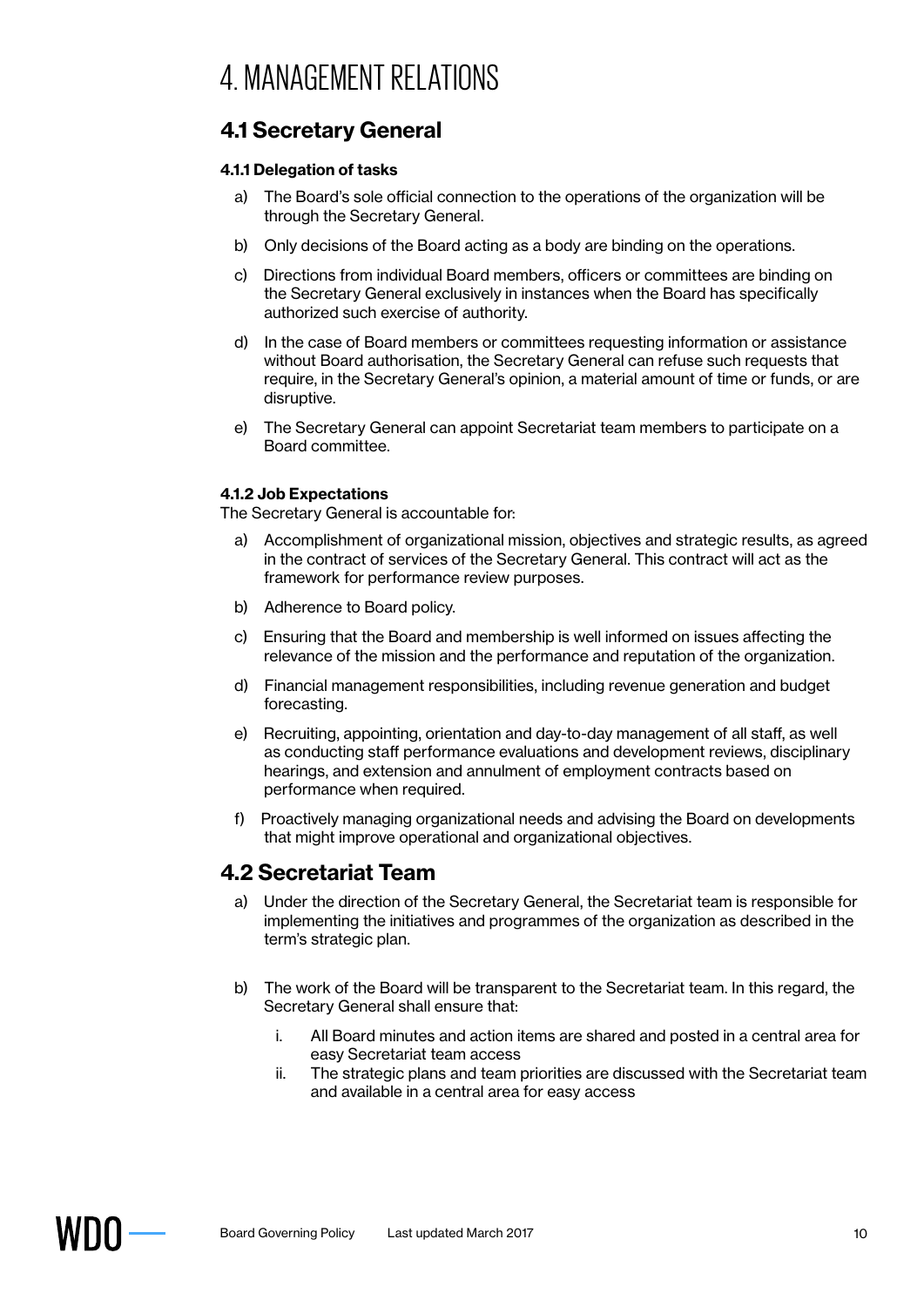# **5.1 Occupational Health & Safety**

The Secretariat offices shall meet or exceed all health and safety standards set by the occupational health and safety legislation in the country within which it operates. It is the responsibility of the Secretary General to ensure the organization's compliance with this legislation.

# **5.2 Budgeting**

- a) The Secretary General shall not allow a budgeting process that contains too little information to enable reasonably accurate projection of revenues and expenses, separation of capital and operational items, cash flow, and relationship of financial performance to organizational performance.
- b) In the creation of the annual budget, there shall be no deficit budgeting without Board approval.
- c) The budgeting process shall attempt to diversify the funding sources for the organization.

# **5.3 Financial Management**

- a) All debts, payables and employee obligations must be consistent within the framework of the budget.
- b) Board approval is required prior to any unbudgeted capital expenditures.
- c) All employee obligations and other liabilities will be settled in a timely manner.
- d) The Secretary General shall not make any purchase (1) wherein normally prudent protection has not been given against conflict of interest; (2) of over Euro 10,000 without having obtained comparative prices and quality.
- e) The Secretary General may not enter into any agreement for funding support that does not fall within the organization's mandate.
- f) The Secretary General may not use any reserve funds without prior Board approval.
- g) Funds designated for specific purposes such as prorated funds, may not be used for any other reason.

# **5.4 Financial Reporting**

- a) The Secretary General shall ensure pre-circulation of financial statements to Board members in advance of Board meetings.
- b) The Secretary General shall ensure the external financial auditor has access to all required and requested financial information during the annual review engagement or auditing process.

# **5.5 Asset Protection**

- a) The organization shall carry sufficient insurance to insure against loss, theft or damage of the organization's property for full replacement value.
- b) The Secretary General shall not receive, process, or disburse funds under controls that are insufficient to meet the Board-appointed auditor's standards.
- c) Investment of the organization's reserve funds shall be limited to non-risk investments.
- d) The Secretary General shall ensure the safety of all organizational files and irreplaceable assets of the organization, including back-up of electronic files.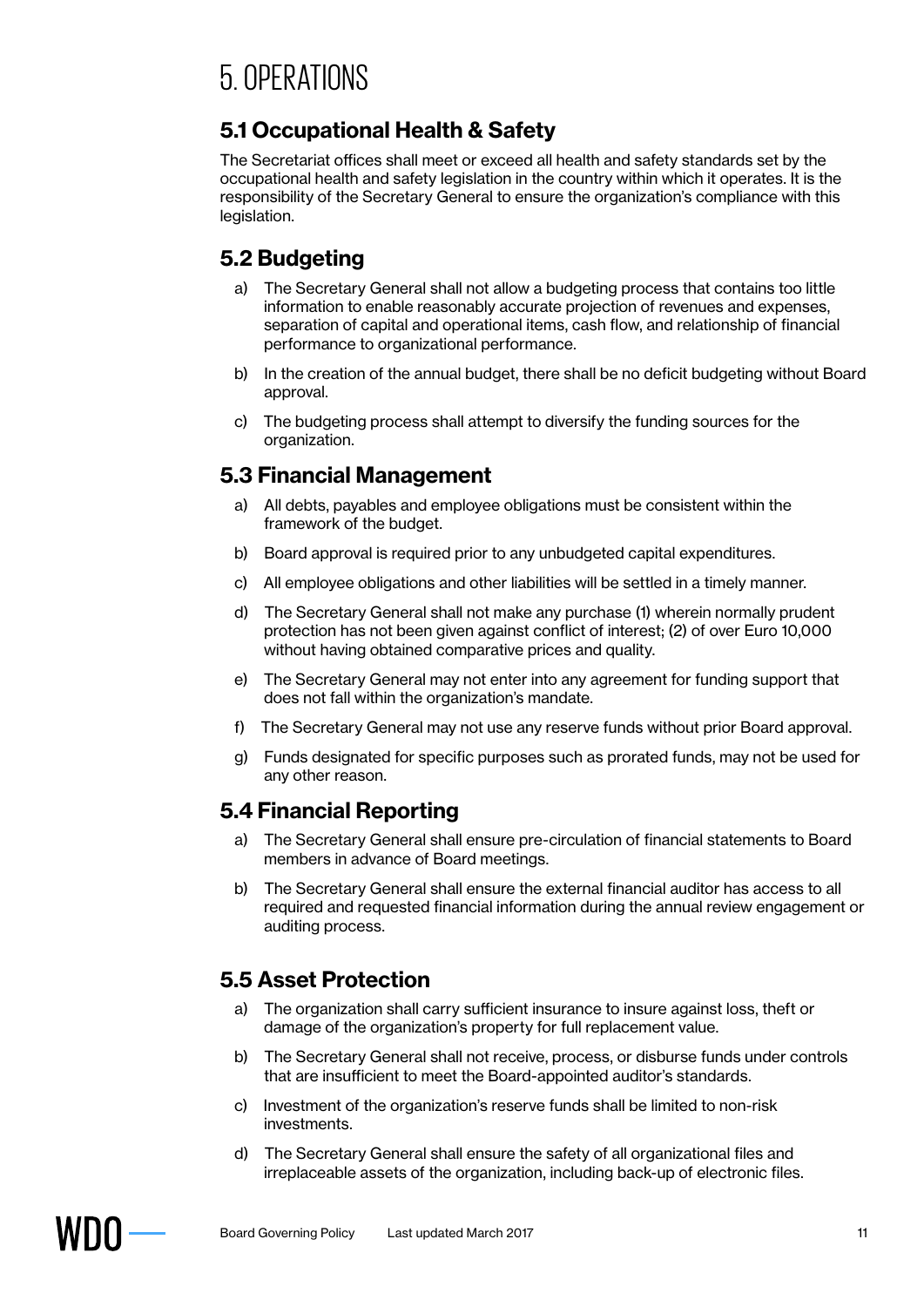e) The Secretary General shall ensure the Secretariat offices meet or exceed all safety and building standards.

## **5.6 Human Resources**

With respect to the treatment of paid and volunteer human resources, the Secretary General shall:

- a) Operate with written personnel policies that meet provincial and federal legislation relating to human resource management.
- b) Ensure all employees are adequately trained to meet job requirements.
- c) Ensure all employees and volunteers have easy access to Board approved minutes and strategic or business plans.
- d) Encourage all employees to participate in the Board's annual orientation and the general assembly.

# **5.7 Member and Participant Services**

With respect to interactions with members or those applying to be members, the Secretary General shall follow the constitution and not allow conditions, or procedures that are unsafe, unnecessarily intrusive, or that fail to provide appropriate confidentiality or privacy.

# **5.8 Volunteer Management**

With respect to volunteer management, the Secretary General shall ensure that:

- a) The Board acknowledges and supports the vital role of volunteers in achieving the organization's purpose or mission.
- b) Policies and procedures are adopted by the organization to provide a framework that defines and supports the involvement of volunteers.
- c) A clearly communicated screening process is consistently applied.
- d) Volunteer recruitment and selection reaches out to diverse sources of volunteers.
- e) Volunteers receive an orientation to the organization, relevant policies and procedures, and receive training for their volunteer assignment.
- f) Volunteers receive appropriate levels of supervision according to their task and are given regular opportunities to receive and give feedback.
- g) Volunteers are welcomed and treated as valuable and integral members of the organization's human resources.
- h) The contributions of volunteers are regularly acknowledged with formal and informal recognition methods.

# **5.9 Operational Committees**

- a) Operational committees can be formed by the Board and the Secretary General.
- b) The Secretary General may authorise other Secretariat team member to create operational committees.
- c) Operational committees report to the Secretariat team member in charge and are accountable to this person.
- d) The Board can limit or outline the types of operational committees the Secretariat team may develop.
- e) All operational committees should be provided with basic terms of reference.